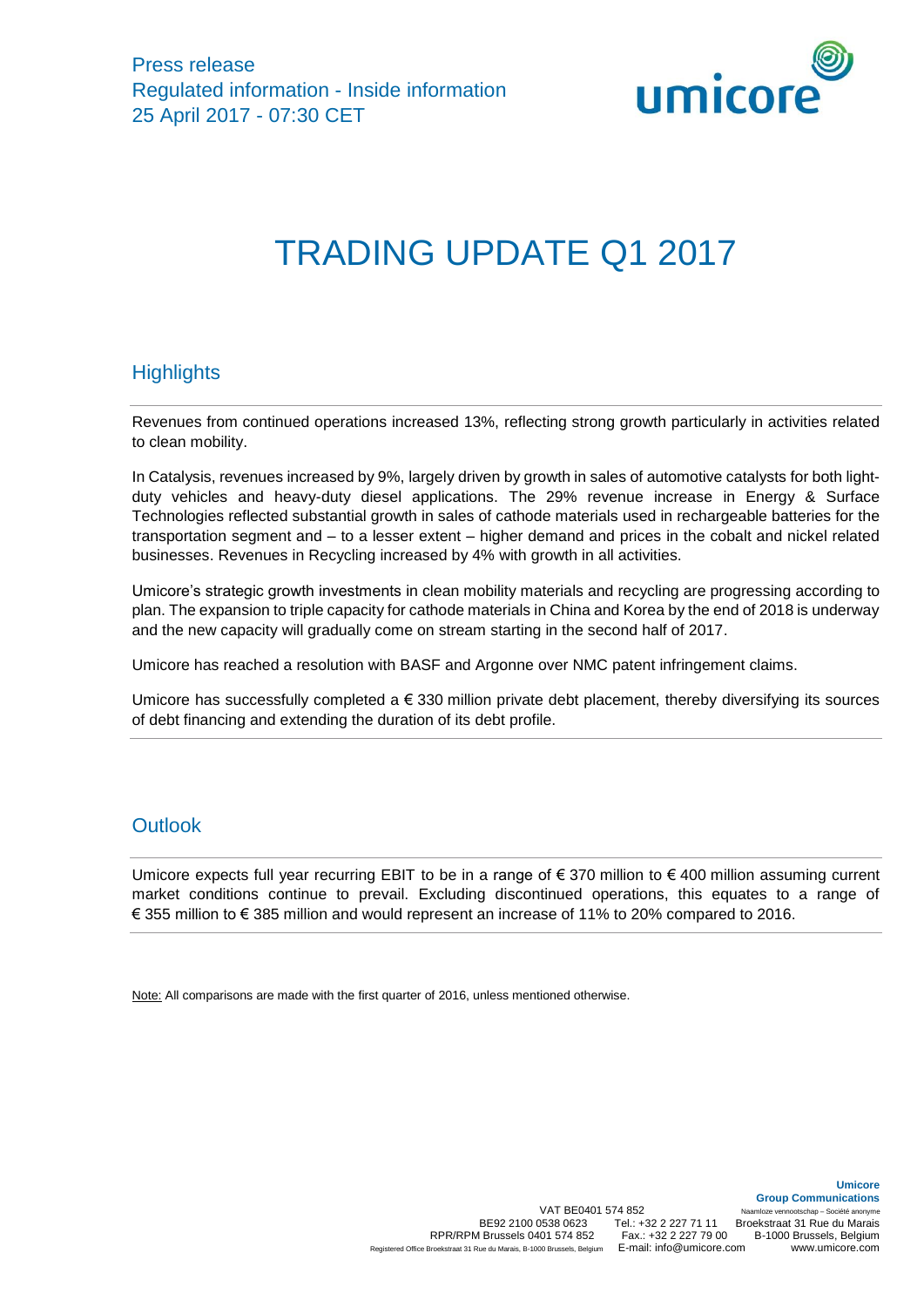

## **Catalysis**

Revenues for Catalysis were up 9% reflecting solid growth in Automotive Catalysts and the smaller business unit Precious Metals Chemistry.

Revenues for **Automotive Catalysts** were higher year on year, both for light-duty vehicles and heavy-duty diesel applications.

The global light-duty vehicle market was up 4.2% year on year, with Europe and, to a lesser extent, China and Japan to the fore. Umicore's revenues grew faster than the global car market.

European car production was up 6.6%, with gasoline cars outgrowing diesel vehicles. Umicore's volume growth reflected this and revenue growth was less pronounced as a result of a somewhat less favourable engine mix.

Due to Umicore's relatively lower exposure to Asian car OEMs in North America, Umicore's volumes and revenues did not match the regional market growth of 1.6%. Umicore's sales volumes were also affected by a temporary shutdown of production at some OEM due to high vehicle inventories and the delay in the introduction of certain vehicle platforms. Umicore's volumes and revenues grew much faster than the car market in South America, which is showing first signs of recovery.

As a result of its strong exposure to international car OEMs in China, Umicore again outperformed the Chinese market, both in terms of volumes and revenues. Market growth slowed somewhat to 2.9% as demand softened following January's sales tax increase for vehicles with small engines.

In South Korea, Umicore's revenues and volumes decreased more than car production due to a less favorable platform mix and compared to a strong first quarter in 2016. As previously announced, Umicore has acquired the remaining 50% stake in the South Korean automotive catalyst joint venture Ordeg.

Umicore's volumes and revenues continued to grow with Japanese OEMs globally. In India, volumes and revenues outpaced market growth and in Thailand, Umicore is ramping up production in its new catalyst production plant.

Revenues for **Precious Metals Chemistry** were well up compared to the previous year, reflecting higher volumes across product groups. The business unit recently expanded its portfolio into high purity metal organic precursors used for chemical vapor deposition and volumes are ramping up on the back of growing demand for this application.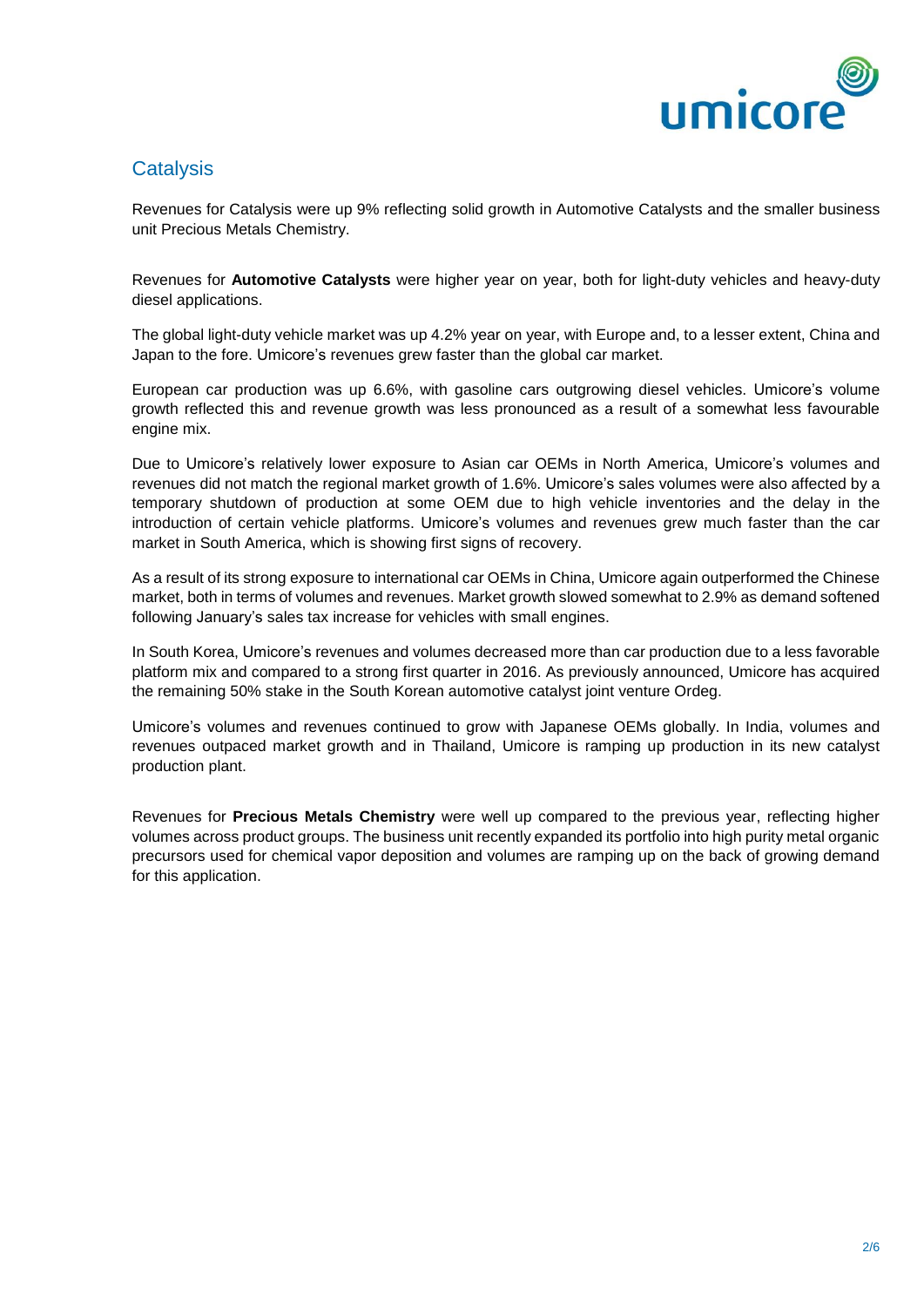

### Energy & Surface Technologies

Revenues for Energy & Surface Technologies increased by 29% reflecting substantial growth in Rechargeable Battery Materials and – to a lesser extent – higher demand and prices in Cobalt & Specialty Materials.

Revenues and volumes for **Rechargeable Battery Materials** were well above the first quarter of 2016, driven primarily by strong demand for Umicore's NMC (nickel manganese cobalt) cathode materials for transportation applications. Shipments of Umicore's proprietary High Energy LCO (lithium cobaltite) cathode materials for batteries used in high-end portable electronics were also well up and demand in this segment remains very healthy.

The expansion program to triple total cathode material capacity in China and Korea by the end of 2018 is on track. The new capacity will gradually come on stream starting in the second half of 2017, with the bulk of the new capacity coming online in the course of 2018.

Revenues for **Cobalt & Specialty Materials** were up significantly year on year reflecting a higher contribution across all activities.

The distribution and refining activities recorded strong volume growth, with revenues further benefiting from a higher cobalt price. In the product businesses, demand for nickel chemicals for battery and plating applications was well up, while volumes for cobalt compounds and for powders used in tool materials remained solid throughout the quarter. The acquisition of Eurotungstene was completed on 3 April 2017*.*

Revenues for **Electroplating** increased, driven by strong demand for precious metal based electrolytes used in portable electronics and higher order levels for base metal products. Revenues for decorative applications remained stable.

Revenues for **Electro-Optic Materials** decreased slightly due to a lower contribution from the recycling and refining activity that felt the impact of a lower germanium price as well as lower revenues for germanium tetrachloride. Revenues for substrates and infrared optic products were higher.

Revenues for **Thin Film Products** increased, primarily because of higher volumes for rotary ITO (indium tin oxide) targets used in the display segment. Revenues from products sold to the microelectronics industry continued to benefit from strong demand in Europe and Asia.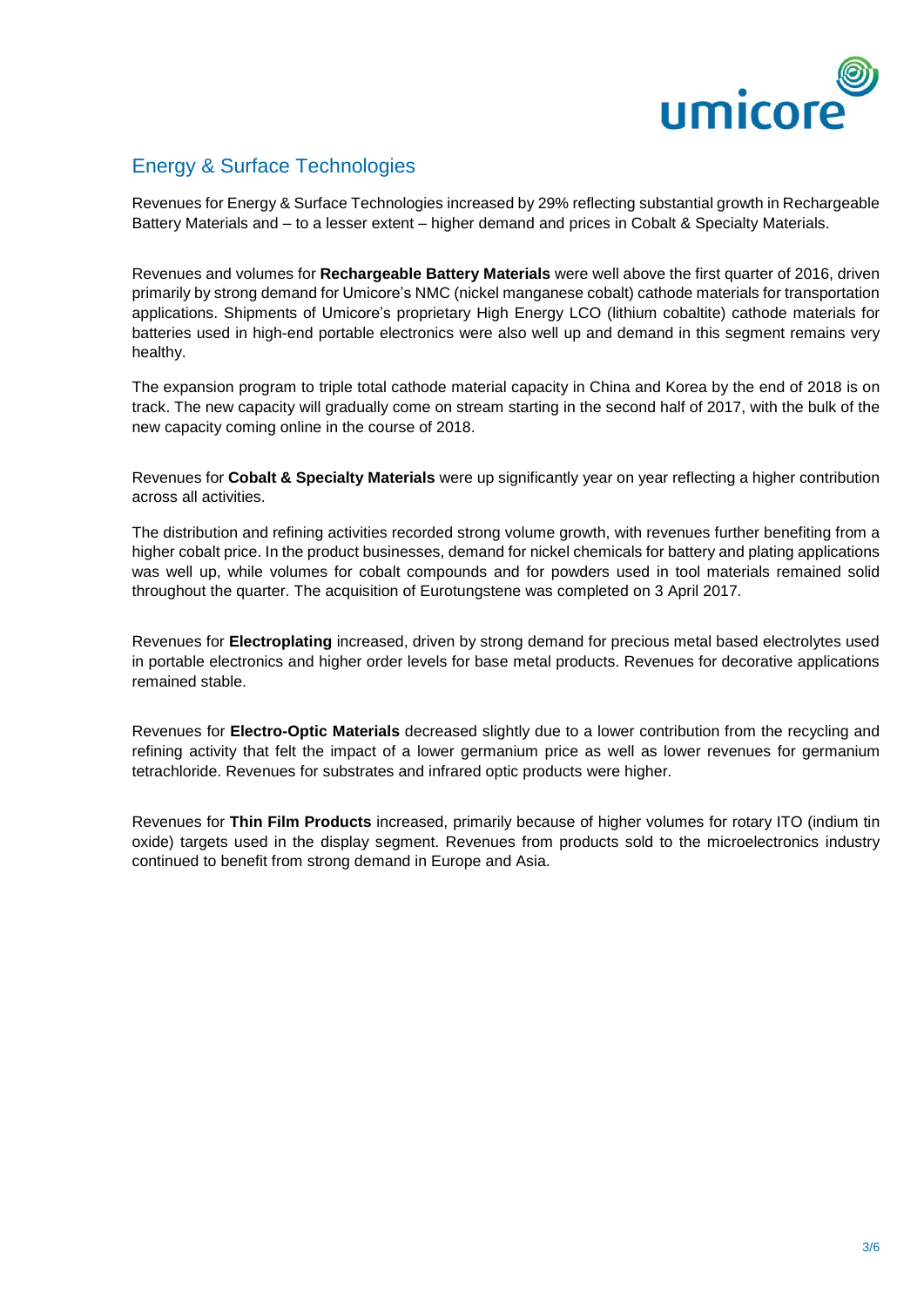

#### **Recycling**

Revenues for Recycling were up 4% reflecting growth across the different activities.

Revenues for **Precious Metals Refining** were slightly higher year on year aided by more supportive precious metal prices. While prices for several specialty metals have improved somewhat, overall demand remained subdued.

Processed volumes were comparable with the first quarter of 2016. After the completion of the maintenance shutdown of the Hoboken smelter in December 2016, operations started up gradually at the beginning of the year. The ramp-up of the additional capacity is gathering pace and will lead to higher processed volumes compared to the previous year.

There were no significant changes to the supply mix. Availability of the more complex residues from the nonferrous refining and mining industries was stable, while competitive pressure continues to affect the mix of end-of-life materials.

Revenues for **Jewellery & Industrial Metals** increased year on year with the recycling activity benefiting from a higher availability of precious-metals-containing residues. Revenues for the product businesses were lower mainly due to reduced demand for silver investment coins. Demand for industrial applications and jewellery products was stable.

Revenues for **Platinum Engineered Materials** were slightly up year on year on the back of higher revenues for performance catalysts, reflecting some market share gains in a flat market. Revenues for glass applications were stable. The business unit will soon start construction of a facility in China to serve its customers in the growing Chinese display market. Commissioning is anticipated in 2018.

The contribution from the trading activity in **Precious Metals Management** was higher year on year, mainly because of improved trading conditions for most PGMs. Order levels for the physical delivery of metals benefited from a further increase in demand for gold investment bars, while the overall demand for industrial metals was stable.

Revenues for **Technical Materials** were up from the low levels recorded in the first quarter of 2016. Higher sales volumes for both brazing and contact and power technology materials reflected somewhat better market conditions in Europe and North America.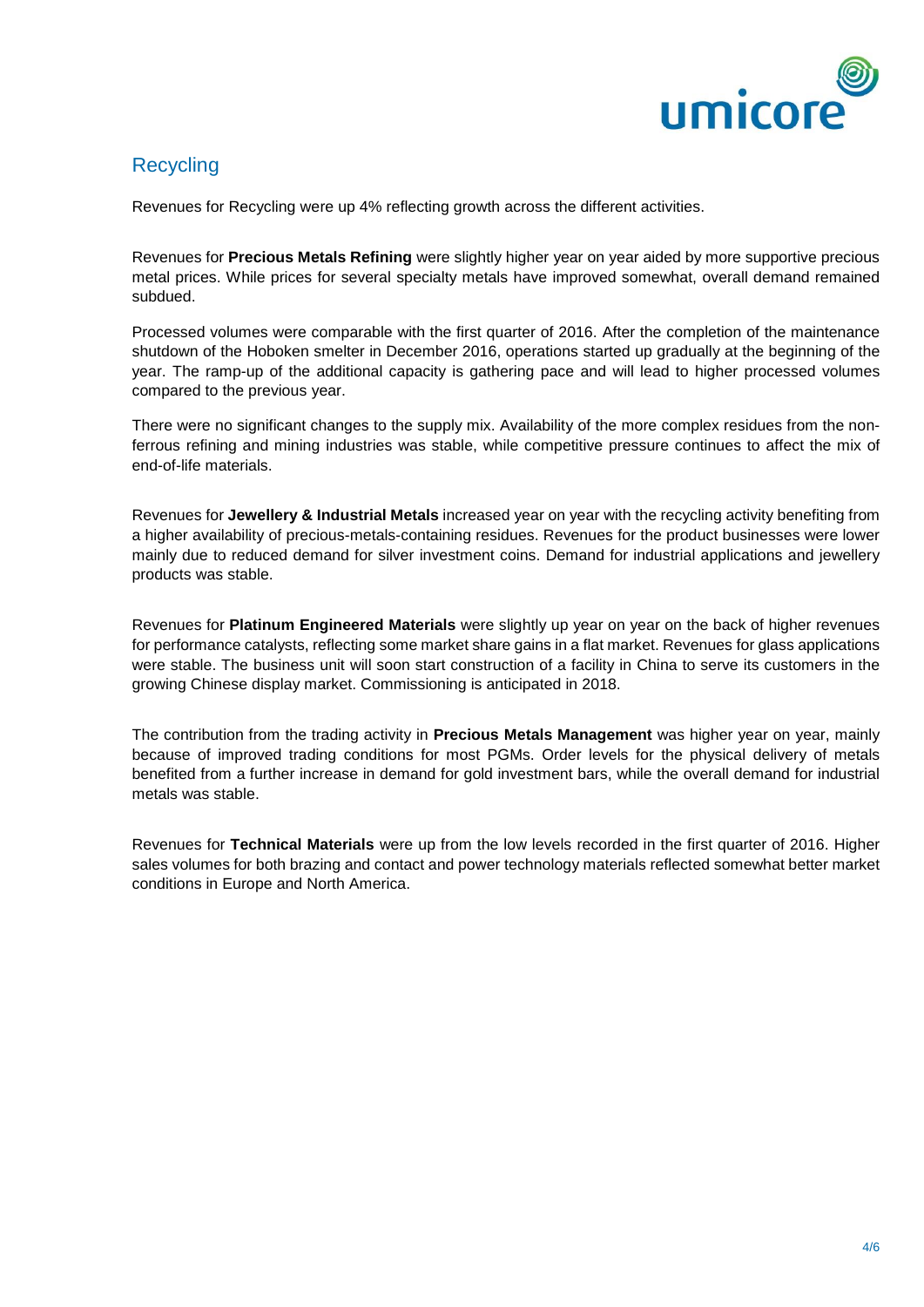

#### **Corporate**

**Element Six Abrasives** recorded higher revenues year on year. This was primarily attributable to a pick-up in demand for its oil & gas drilling products. While the global rig count started to recover from the low levels seen in recent years, demand for Element Six Abrasives' drilling products further benefited from market share gains. Revenues from precision tooling products used in automotive and aerospace applications were also higher.

#### Discontinued operations

Revenues for **Building Products** were stable year on year. In Europe, sales volumes were slightly higher, with improved demand in the French market, which is the business unit's largest market. Sales volumes in the markets outside Europe benefited from an increasing building project portfolio, particularly in North America and China. Competitive pressure remained in particular for the more commoditized segment, while the product mix improved due to an increasing share of higher added-value products.

#### Other items

Umicore reached a business resolution of its pending patent disputes with BASF and Argonne National Laboratory. Umicore is now licensed to make, use, sell, offer to sell, distribute and import nickel-manganesecobalt (NMC) cathode material for lithium ion batteries in the United States under Argonne's and BASF's U.S. Patent Nos. 6,677,082; 6,680,143; 7,135,252; and 7,468,223. BASF and Argonne are dismissing their pending action in the United States District Court for the District of Delaware against Umicore. The parties are filing a petition for rescission of the existing limited exclusion order with the International Trade Commission (ITC).

Umicore successfully completed a € 330 million private debt placement in Europe (in the form of a Schuldschein). The offering was significantly oversubscribed and comprises a mix of six, seven and ten year maturities (weighted average maturity of seven years). This placement extends Umicore's current debt maturity profile and will primarily fund growth. Umicore has taken advantage of the attractive conditions currently prevailing on the debt market to fix the interest rate for the entire duration of the loan.

Over the course of the first quarter, Umicore entered into forward sales contracts for certain precious and base metals. This secures an additional portion of its structural metal price exposure primarily for 2018 and an initial portion for 2019.